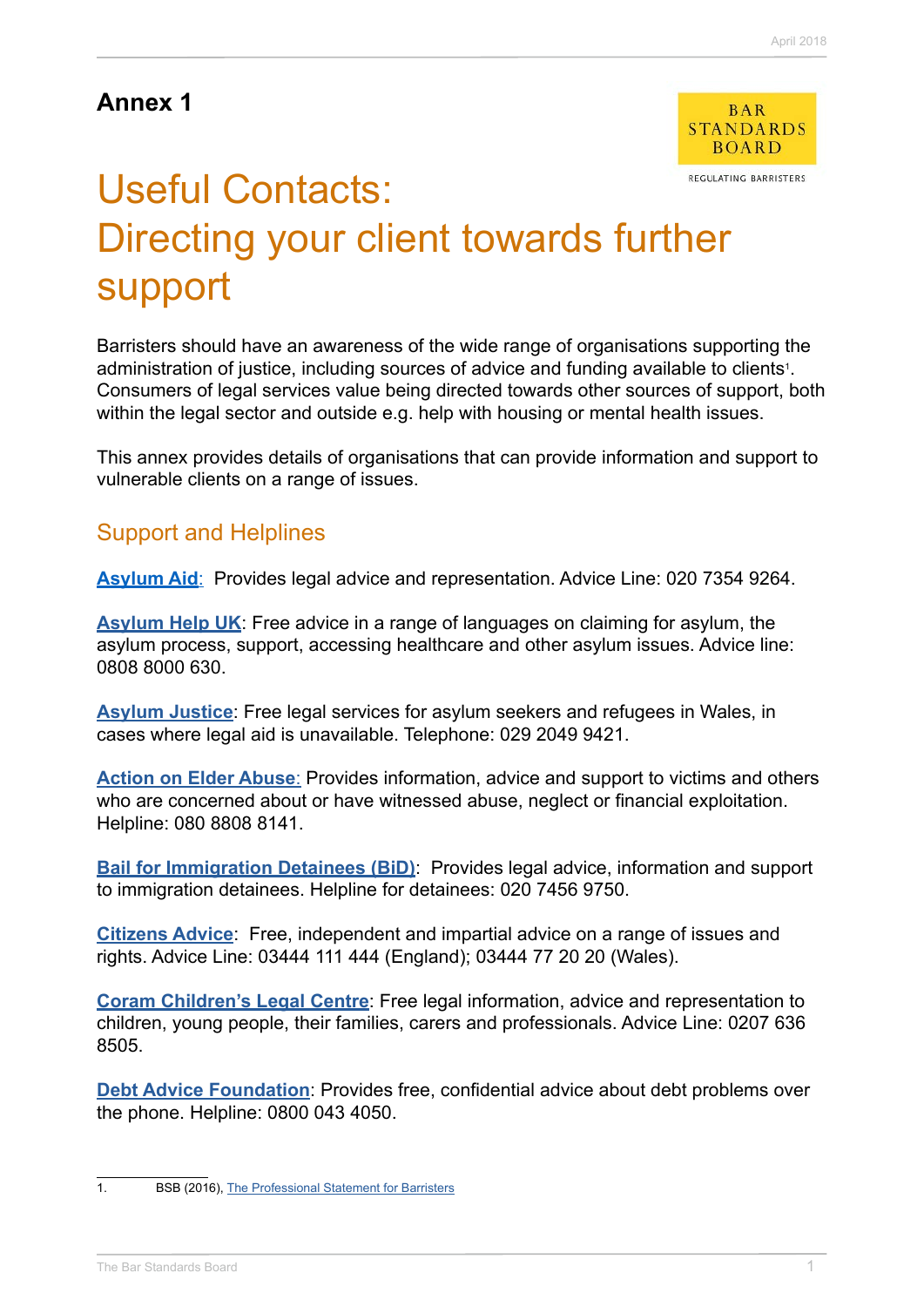**[Dyn Wales](http://www.dynwales.org/)**: Supports heterosexual, gay, bisexual and trans men experiencing domestic abuse from a partner. Helpline: 0808 801 0321.

**[Eastern European Advice Centre](http://www.eeac.org.uk/)**: Free advice to Central and Eastern European migrants. Initial advice line: 0800 121 4226.

**[Freedom from Torture](https://www.freedomfromtorture.org/)**: Support to adults, young people and children who have survived torture and organised violence. Telephone: 020 7697 7777.

**[Joint Council for the Welfare of Immigrants](https://www.jcwi.org.uk/)**: Legal advice and representation (in limited circumstances). Operates an advice line for irregular or undocumented migrants in London. Advice Line: 020 7553 7470. Advice Line for those in prison: 020 7553 7468.

**[Kalayaan](http://www.kalayaan.org.uk/)**: Free employment and immigration advice to migrant domestic workers (for example, if your employer is keeping your passport or you want to understand more about your rights). Telephone: 020 7243 2942.

**[Medical Justice](http://www.medicaljustice.org.uk/)**: Provides essential medical help, medical advice and assessments to immigration detainees. Telephone: 0207 561 7498.

**[Migrant Help UK](http://www.migranthelpuk.org/)**: Advice, guidance and support for vulnerable migrants, including those who have been trafficked. An advice line for people claiming asylum. Advice Line: 0808 8010 503.

**[Migrants Resource Centre](https://www.migrantsresourcecentre.org.uk/)**: Free, one-off advice to migrants, refugees and asylum seekers and any organisations working with them. Telephone: 020 7354 9264.

**[Mind](https://www.mind.org.uk/)**: Information on types of mental health problems, where to get help, medication and alternative treatments and advocacy. Its "legal line" provides information and general advice on mental health law, including mental capacity, community care and human rights and discrimination related to mental health. Telephone: 0300 123 3393.

**[Modern Slavery Helpline](https://www.modernslaveryhelpline.org/)**: A 24-hour helpline for people needing help, advice or information about any modern slavery issue. Helpline: 08000 121 700.

**[National Centre for Domestic Violence](http://www.ncdv.org.uk/)**: Free, emergency injunction service for survivors of domestic violence, regardless of financial circumstances, gender, race or sexual orientation. Helpline: 0800 970 2070.

**[National Domestic Violence Helpline](http://www.nationaldomesticviolencehelpline.org.uk/)**: A 24-hour free helpline for women experiencing domestic violence, their family, friends, colleagues and others. Helpline: 0808 2000 247.

**[Personal Support Unit](https://www.thepsu.org/):** Provides advice, information and support for litigants in person. Telephone: 020 7073 4760.

**[Poppy Project](https://www.helpforvictims.co.uk/content/G82.htm)**: Supports women trafficked into the UK for prostitution and/or sexual exploitation, forced labour, domestic servitude, forced illicit activities, begging or pickpocketing or organ harvesting. Referral line: 020 7735 2062.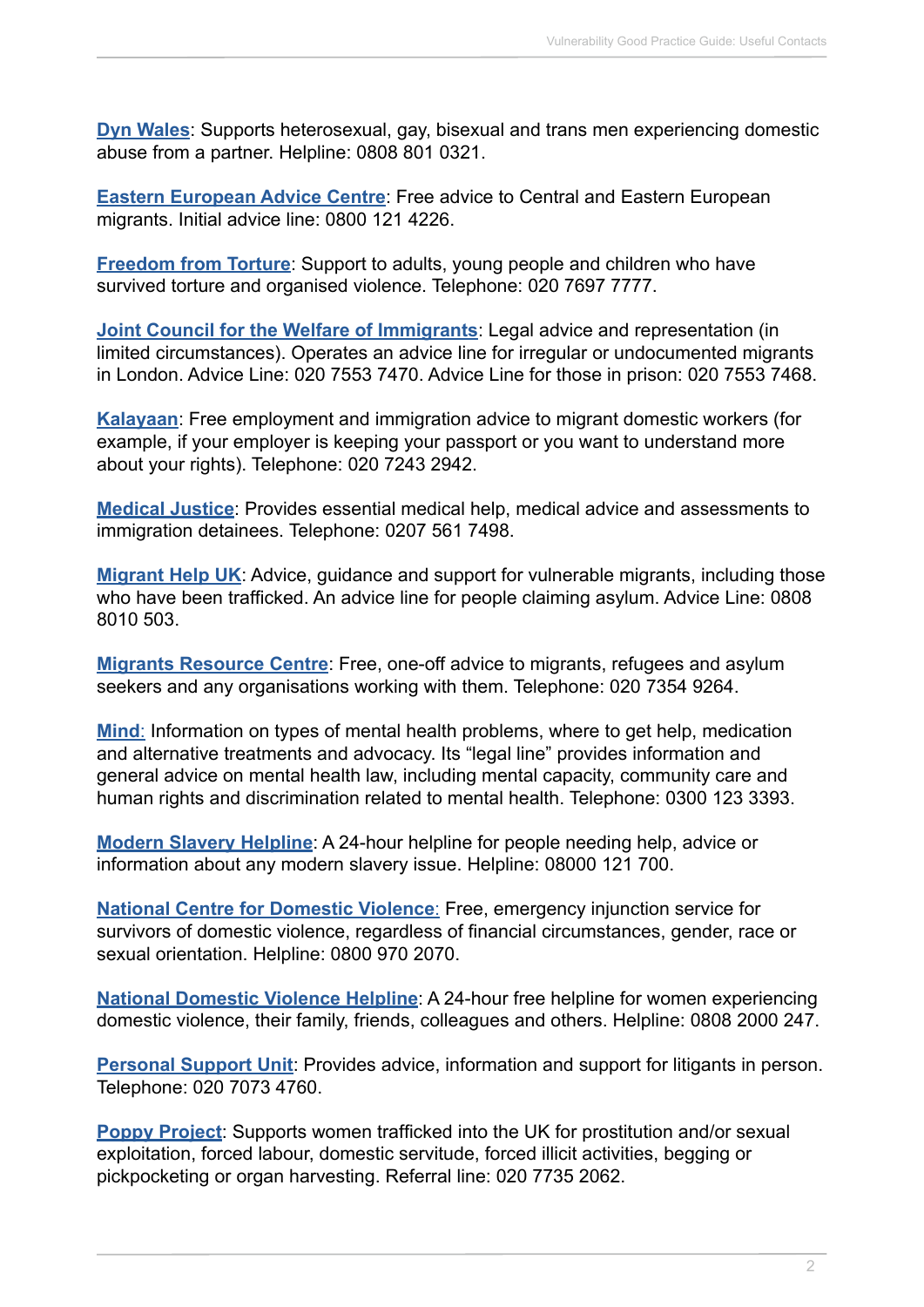**[Prisoners' Advice Service](http://www.prisonersadvice.org.uk/)**: Free legal advice and support to adult prisoners in England and Wales. Telephone: 0845 430 8932 or 020 7253 3323.

**[Rethink](https://www.rethink.org/) Mental Illness**: Advice, support and advocacy for people with mental health problems and access to justice issues. Advice and Information Service: 0300 5000 927.

**[Rights of Women](http://rightsofwomen.org.uk/)**: Charity helping women with legal issues, including asylum and immigration, trafficking, the rights of Europeans and their families; advice line. Immigration and Asylum Law Advice Line: 020 7490 7689.

**[Roma Support Group](http://romasupportgroup.org.uk/)**: Offers a variety of services to East European Roma refugees and migrants. Email: info@romasupportgroup.org.uk.

**[Samaritans](https://www.samaritans.org/)**: Helpline support for anyone who wants to talk to someone about the problems they are facing in their life. Helpline: 116 123.

**[Shelter](http://www.shelter.org.uk/)**: Advice about housing problems on the phone or face-to-face at one of the Shelter advice centres. Helpline: 0808 800 4444 (England), 0345 075 5005 (Wales).

**[Stop Hate UK](http://www.stophateuk.org/)**: Information and support for victims of discrimination and hate crimes. Helpline: 0800 138 1625.

**[The Equality Advisory Support Service \(EASS\)](http://www.equalityadvisoryservice.com/)**: Advises and assists individuals on issues relating to equality and human rights. Helpline: 0808 800 0082.

**[The Forced Marriage Unit](https://www.gov.uk/guidance/forced-marriage)**: Advice and support for victims of forced marriage and their friends and family. Telephone: 0207 008 3100.

**[The Medaille Trust](http://www.medaille-trust.org.uk/)**: Support and safe house provision for victims of trafficking and modern day slavery. Telephone: 0161 817 2260.

**[The Money Advice Service](https://www.moneyadviceservice.org.uk/en)**: Free, confidential advice about managing finances and dealing with debts. Advice line: 0800 138 7777.

**[The Salvation Army](https://www.salvationarmy.org.uk/human-trafficking)**: Support for adult female and male victims of human trafficking. Helpline: 0300 3038151.

**[UK Lesbian and Gay Immigration Group](http://uklgig.org.uk/)**: Supports LGBT asylum seekers and those wishing to immigrate here to be with their same-sex partner. Helpline: 020 7922 7811.

**[Victim Support](https://www.victimsupport.org.uk/)**: Supports vulnerable witnesses. Support Line: 0808 1689 111.

**[Women for Refugee Women](http://www.refugeewomen.co.uk/)**: Support group for refugee women. Telephone: 07852 765193. 'Rainbow sisters' is also run by Women for Refugee Women and is a group open to lesbian and bisexual women who have sought asylum in the UK (London). Telephone: 07950 118 998.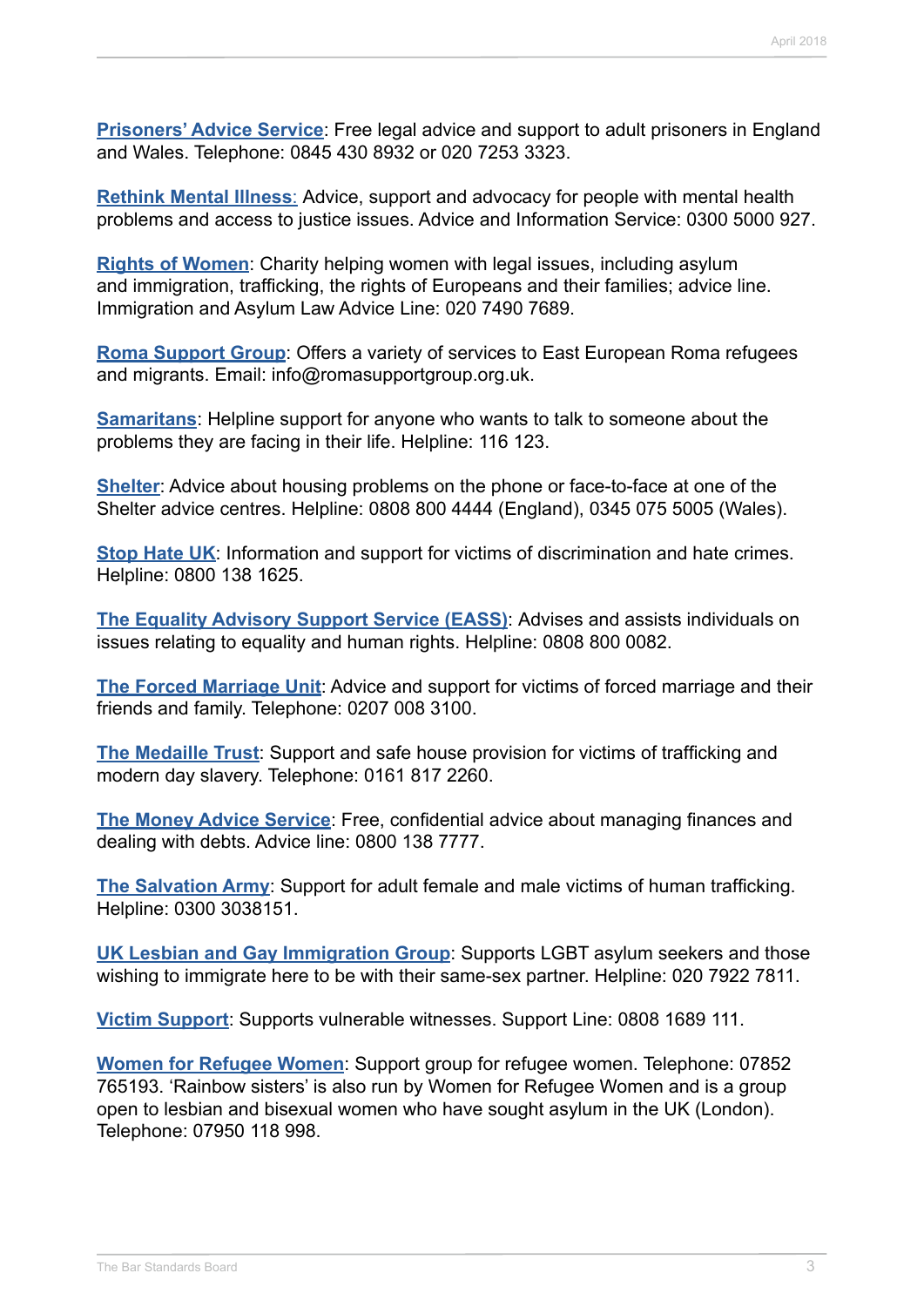### Information and advice

**[Advice UK](http://www.adviceuk.org.uk/looking-for-advice)**: A network of advice centres across the country.

**[AIRE Centre](http://www.airecentre.org/)**: Provides information on EU law and the free movement of people, as well as making applications to the European Court of Human Rights.

**[Asylum Support Appeals Project \(ASAP\)](http://www.asaproject.org/)**: Offer assistance with asylum support appeals (NB: cannot advise on asylum cases).

**[Hibiscus Initiatives](http://hibiscusinitiatives.org.uk/)**: Works with foreign nationals and black, minority ethnic and refugee groups serving a custodial sentence released into the community or returned to their home country.

**[Law for Life](http://www.lawforlife.org.uk/)**: A charity that aims to advance public legal education and empowers people to increase their confidence and capability to deal with legal issues.

**[Legal Choices](http://www.legalchoices.org.uk/)**: Help with choosing a provider, information about costs, how to complain about a provider and more.

**[NHS Mental Health Support \(IAPT Services\)](http://www.nhs.uk/Service-Search/Psychological therapies (IAPT)/LocationSearch/10008)**: The Improving Access to Psychological Therapies (IAPT) programme provides treatments for people with anxiety and depression.

**[Personal Support Unit](https://www.thepsu.org/):** Supports litigants in person.

**[Refugee Action](http://www.refugee-action.org.uk/)**: Help and advice for refugees and asylum seekers on issues including the asylum process and how to access support, poverty, homelessness and resettlement.

**[Refugee Council](https://www.refugeecouncil.org.uk/)**: Supporting and empowering refugees and asylum seekers with a range of issues, including resettlement, health and therapeutic services.

#### Finding an alternative legal services provider

**[Public Access Portal](http://www.directaccessportal.co.uk/)**: Search directory of public access barristers by region, specialism and seniority.

**[Bar Council's Bar Directory](http://www.barcouncil.org.uk/using-a-barrister/find-a-barrister/bar-directory/):** Search directory of practising barristers by region and specialism.

**[Bar Pro Bono Unit](https://barprobono.org.uk/):** Free advice and advocacy on legal matters (applications-based). Contact: 020 7092 3960.

**[Immigration Law Practitioners' Association \(ILPA\)](http://www.ilpa.org.uk/search-directory.php)**: Search directory of immigration